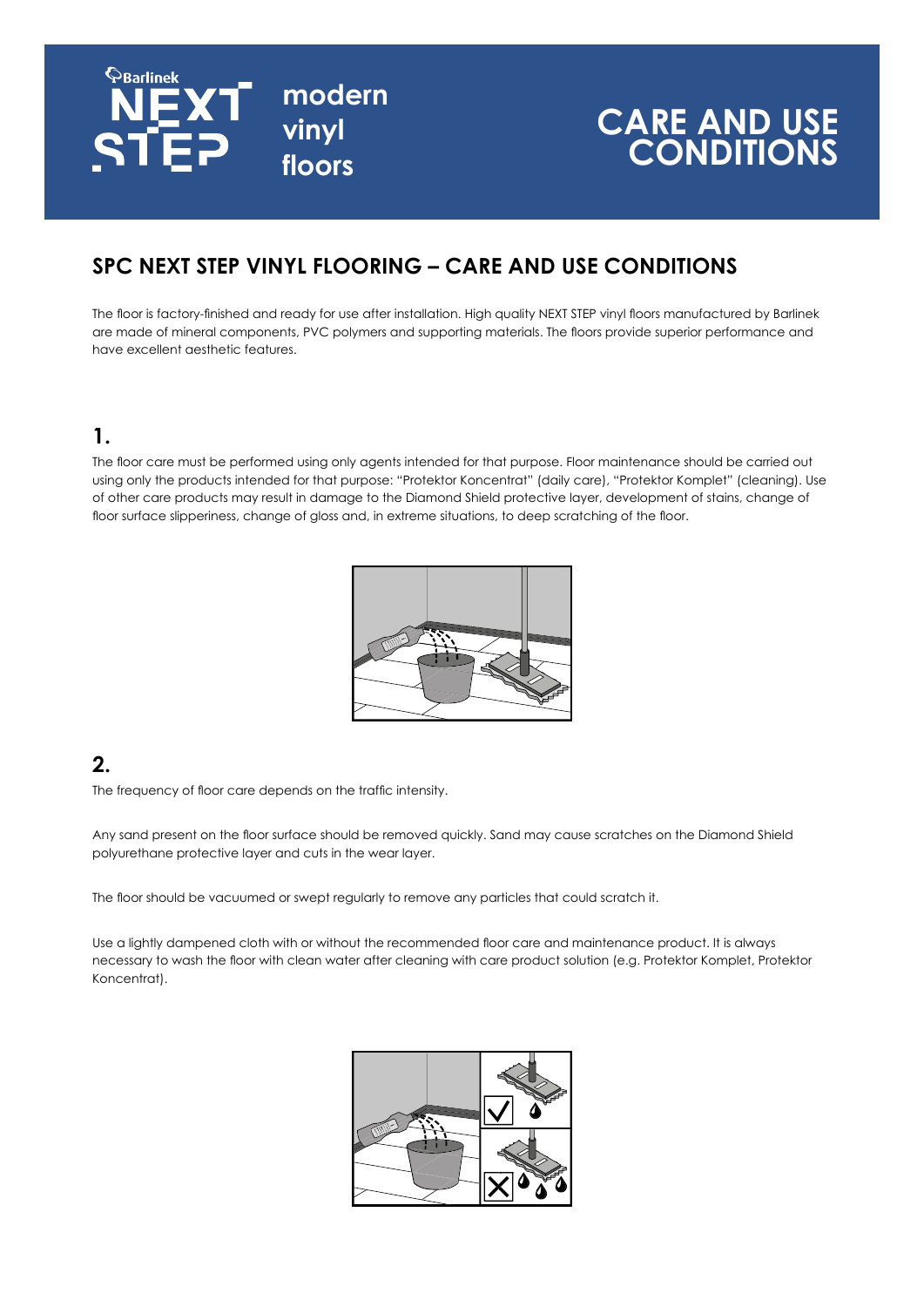Do not use high-pressure washers or steam for cleaning the floor.

Walking in unsuitable footwear may lead to floor damage resulting in e.g. black marks on the surface.

Cut the pet claws to avoid floor damage.

Do not slide heavy furniture or equipment on the floor.

Clean the floor with a mop by making forward and backward movements along the boards. Replace the mop with a new one when it is dirty. Cleaning the floor with dirty mop may cause streaks.



#### **4.**

Doormats should be placed at the entrances to the apartment or terrace doors to prevent sand, soil and water from being brought on the shoes. The underside of the door mat, which is in direct contact with the floor, should be made of materials that do not contain black rubber. Prolonged contact with materials containing black rubber can lead to permanent staining of the floor. It is recommended to use silicone or PVC based door mats.



## **5.**

All furniture and other equipment that comes into contact with the floor must be fitted with felt pads which should be regularly replaced.